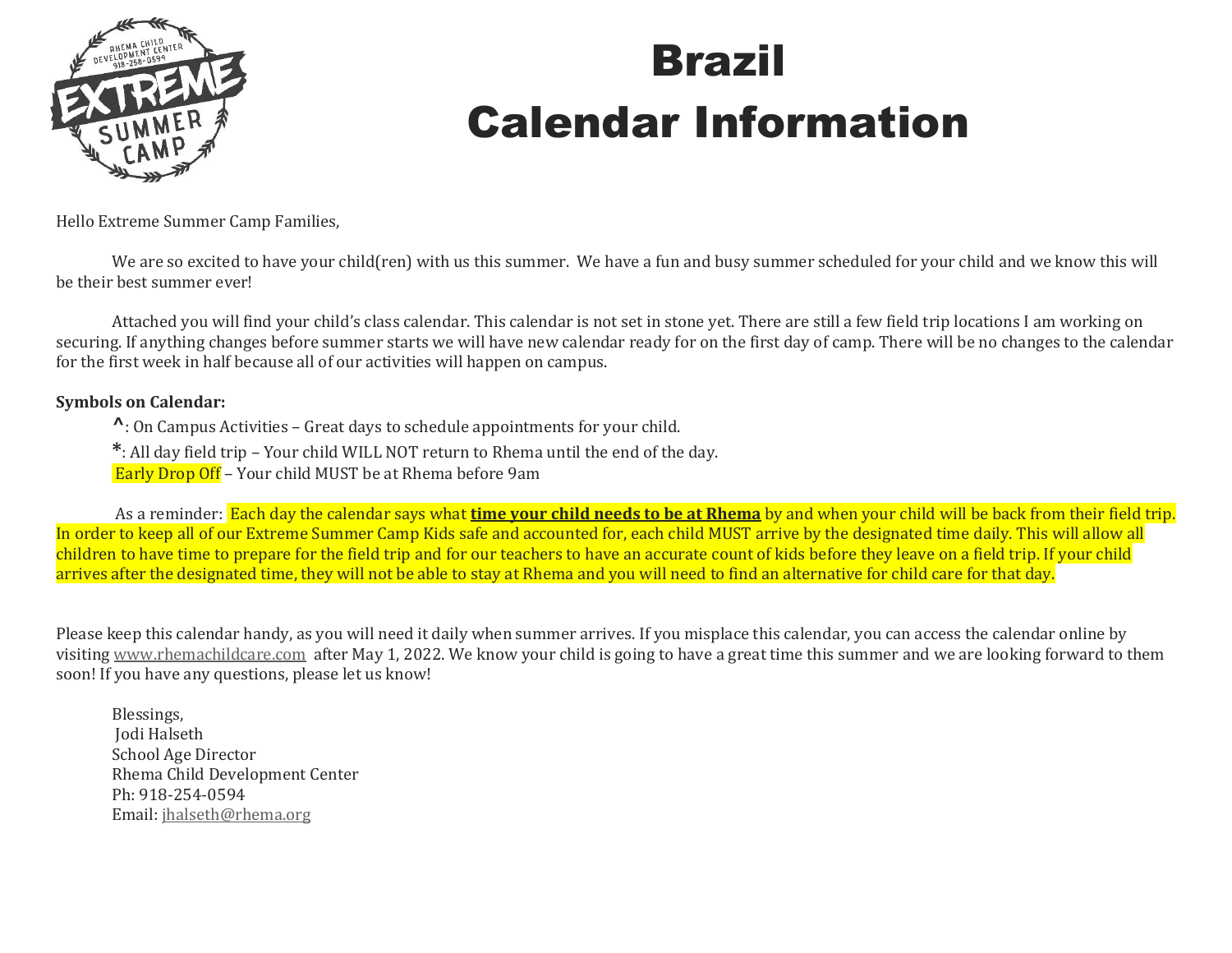

# **RCDC Extreme Summer Camp Brazil | 1 st Grade May 2022**

| Sunday | Monday                                      | Tuesday                                                                                             | Wednesday                                                             | Thursday                                                                                  | Friday                                                          | Saturday |
|--------|---------------------------------------------|-----------------------------------------------------------------------------------------------------|-----------------------------------------------------------------------|-------------------------------------------------------------------------------------------|-----------------------------------------------------------------|----------|
| 22     | 23                                          | 24                                                                                                  | 25                                                                    | 26                                                                                        | Fun Friday 27                                                   | 28       |
|        | ^Welcome &<br>Get to Know<br>you Games      | <b>^Team Building</b><br>Activities<br>9:30-11:30am<br>^Freckles Treat<br>Trailer<br>1:30-2:30pm    | ^Tie Dye<br>9:30-11:30am<br>^Classroom<br>Explorations<br>1:30-2:30pm | ^NRC: Roller<br><b>Skating</b><br>9:00-11:30am<br><b>ANRC: Inflatables</b><br>1:00-3:30pm | ^Rhema Tour<br>9:30-11:30am<br>^Movie: Boss Baby<br>1:00-3:30pm |          |
| 29     | 30                                          | 31                                                                                                  |                                                                       |                                                                                           |                                                                 |          |
|        | <b>CLOSED for</b><br><b>Memorial</b><br>Day | Summer Camp<br>Orientation<br>9:30-11:30am<br>Classroom Room<br><b>Rules Setting</b><br>1:00-3:00pm |                                                                       |                                                                                           |                                                                 |          |

**Symbols on Calendar:** 

**^**: On Campus Activities – Great days to schedule appointments for your child.

**\***: All day field trip – Your child WILL NOT return to Rhema until the end of the day.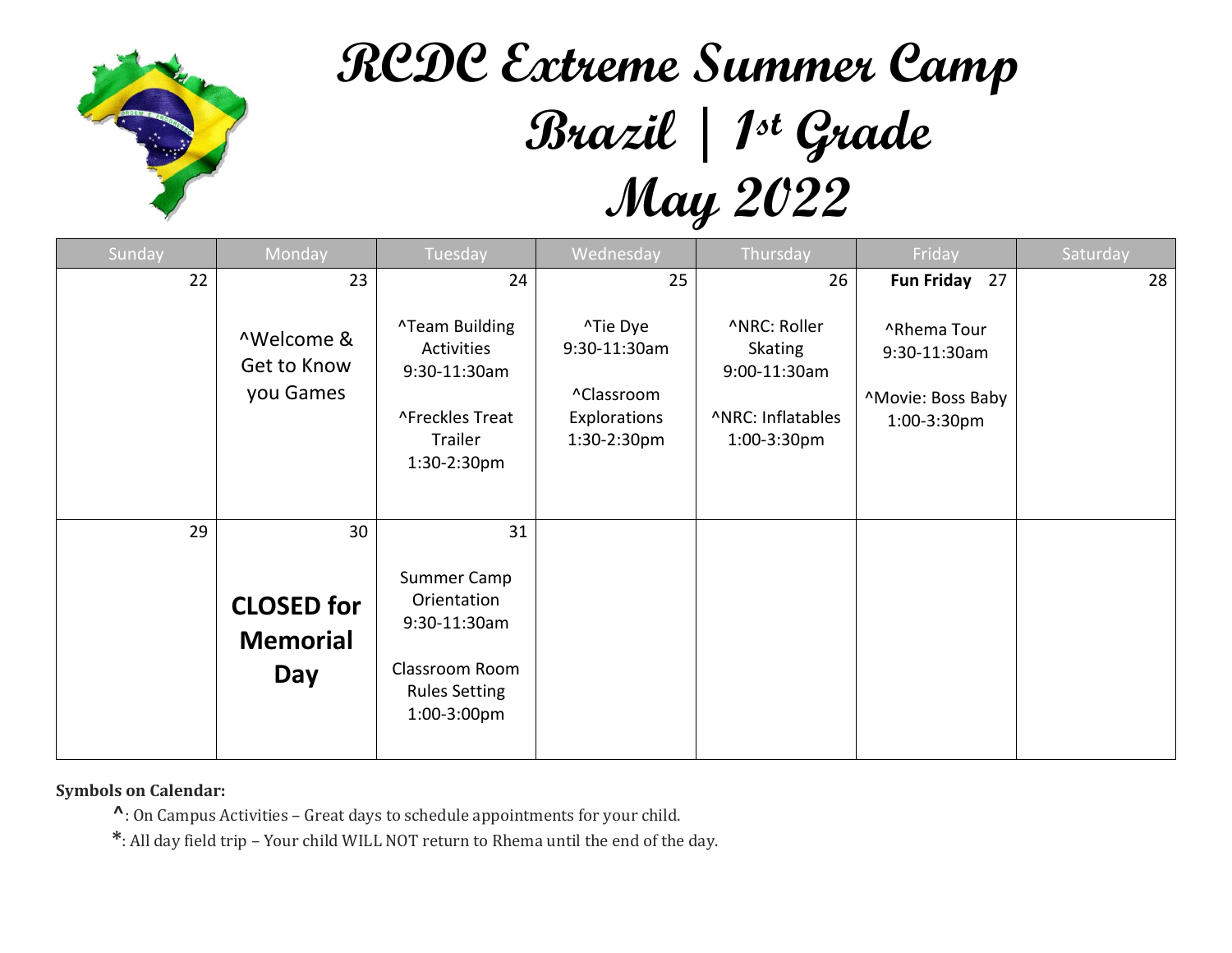

### **RCDC Extreme Summer Camp Brazil 1st Grade June 2022**



| Sun | <b>Mon</b>                                                                                                                                               | <b>Tue</b>                                                                                               | <b>Wed</b>                                                                                                          | <b>Thu</b>                                                                                                       | Fri                                                                                                                                  | <b>Sat</b> |
|-----|----------------------------------------------------------------------------------------------------------------------------------------------------------|----------------------------------------------------------------------------------------------------------|---------------------------------------------------------------------------------------------------------------------|------------------------------------------------------------------------------------------------------------------|--------------------------------------------------------------------------------------------------------------------------------------|------------|
|     |                                                                                                                                                          |                                                                                                          | $\mathbf{1}$<br><b>Bentley Splash Pad</b><br>9:00-12:00pm<br><b>ANot Your Grandma's</b><br>Cupcakes<br>12:30-3:30pm | $\overline{2}$<br><b>Tulsa Zoo</b><br>8:00am-3:00pm                                                              | Fun Friday 3<br><b>ADino Games and Dance</b><br>Party<br>9:30-12:00pm<br>^Movie: Boss Baby: Family<br><b>Business</b><br>1:00-3:30pm | 4          |
| 5   | 6<br>^Soccer Shots<br>9:00-11:00am<br><b>^Class Country</b><br>Introduction<br>1:00-3:00pm                                                               | $\overline{7}$<br><sup>^</sup> Soccer Shots<br>9:00-11:00am<br>Andy B's<br>12:30-4:00pm                  | 8<br>^Soccer Shots<br>9:00-11:00am<br>^Water Inflatables<br>12:30-3:30pm                                            | 9<br>^Soccer Shots<br>9:00-11:00am<br>All Sports Mini Golf<br>12:30-3:30pm                                       | Fun Friday 10<br>^Soccer Shots<br>9:00-11:00am<br>^Movie: A Dolphin's Tale<br>1:00-3:30pm                                            | 11         |
| 12  | $\overline{13}$<br>^Character Building<br>Assembly<br>9:30-11:00am<br>^Character Building &<br><b>Class Country Activities</b><br>1:00-3:00pm            | 14<br>OK Aquarium<br>9:00-11:00am<br>Sky Zone<br>12:30-3:30pm                                            | 15<br>Sieling Park Splash Pad<br>9:00-12:00pm<br>^Go Stuffed<br>$1:15-3:00$ pm                                      | 16<br>*Honor Heights park<br>9:30-1:15pm<br>*5 Civilized Tribes<br>Museum<br>1:30-4:00pm                         | Fun Friday 17<br>PAJAMA DAY!!!!!<br>^ Birthday Bash<br>9:00-11:30am<br>^Movie: A Dolphin's Tale 2<br>1:00-3:30pm                     | 18         |
| 19  | 20<br>^Character Building<br><b>Assembly &amp; Activities</b><br>9:30-11:30am<br>^Character Building &<br><b>Class Country Activities</b><br>1:00-3:00pm | $\overline{21}$<br><b>Tulsa Botanical Gardens</b><br>$8:30-12:00$ pm<br>Aim High Academy<br>12:30-3:30pm | $\overline{22}$<br>Bentley Splash Pad<br>9:00-12:00pm<br>^NRC: Roller Skating<br>$1:15-3:00$ pm                     | 23<br>Discovery Lab<br>8:30-12:00pm<br>Braum's Ice Cream<br>1:30-3:30pm                                          | Fun Friday 24<br>^Chilll Day<br>9:00-11:30am<br>^Movie: Ron Gone Wrong<br>1:00-3:00pm                                                | 25         |
| 26  | 27<br>New Orleans Square:<br>Movie Theater<br>8:30-12:30pm<br>^Character Building<br>Assembly<br>1:00-3:00pm                                             | 28<br><b>BA History Museum</b><br>9:00-12:00pm<br>Georgia's Art Studio<br>12:30-3:30pm                   | 29<br>Leisure Park Splash Pad<br>9:00-12:00pm<br><b>^NRC: Inflatables</b><br>1:30-3:00pm                            | 30<br>^Character Building &<br><b>Class Country Activities</b><br>9:00-12:30pm<br>Chuck E Cheese<br>12:30-3:30pm |                                                                                                                                      |            |

**Symbols on Calendar: ^**: On Campus Activities | **\***: All day field trip | Early Drop Off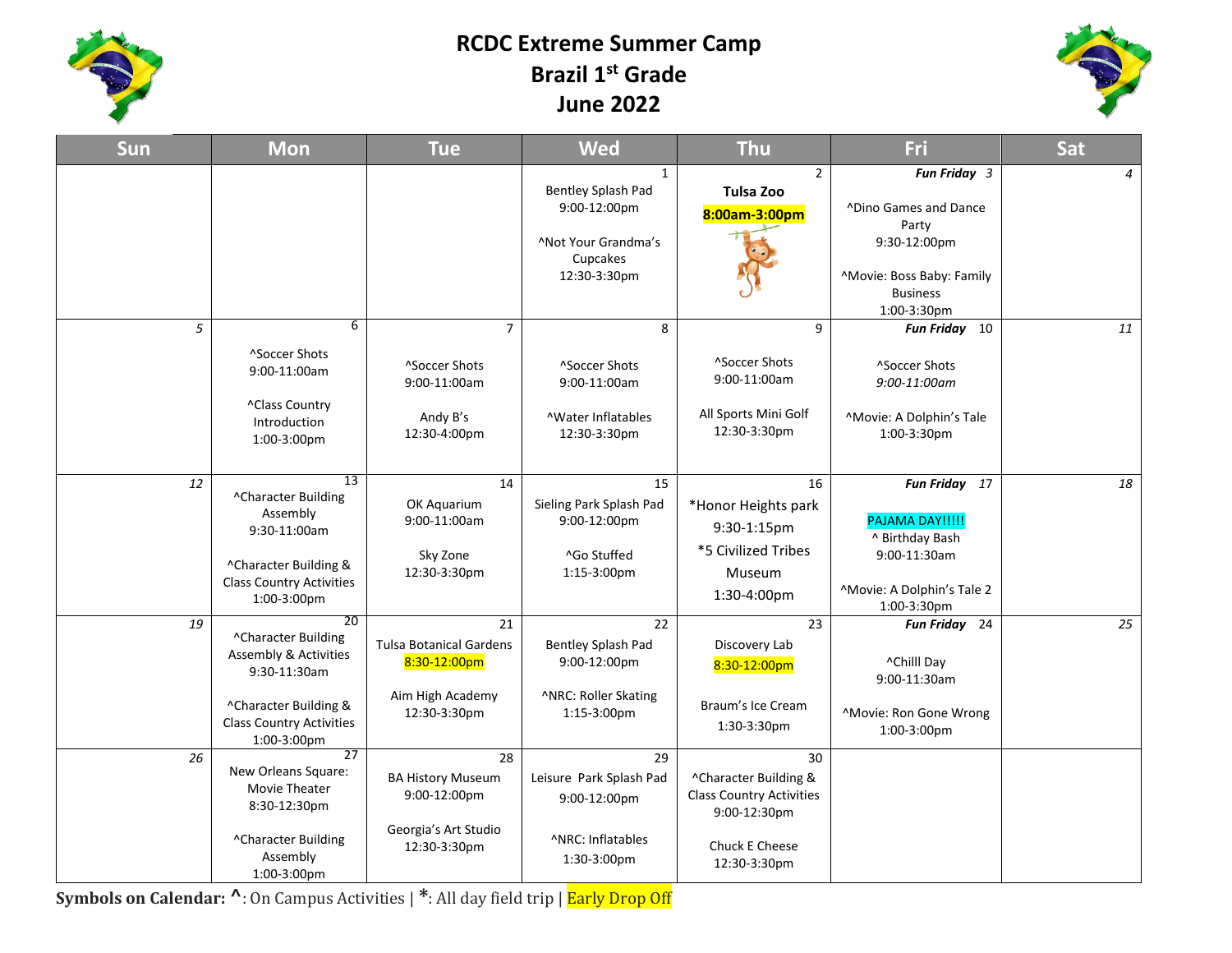

### **RCDC Extreme Summer Camp Brazil 1st Grade | July 2022**



| Sun                                                            | Mon                                                                                                                                | <b>Tue</b>                                                                       | Wed                                                                                       | Thu                                                                 | Fri                                                                                                  | Sat            |
|----------------------------------------------------------------|------------------------------------------------------------------------------------------------------------------------------------|----------------------------------------------------------------------------------|-------------------------------------------------------------------------------------------|---------------------------------------------------------------------|------------------------------------------------------------------------------------------------------|----------------|
|                                                                |                                                                                                                                    |                                                                                  |                                                                                           |                                                                     | Fun Friday 1<br>^Olympic Games Prep<br>9:30-11:30am<br><b>^Trading Post:</b><br>2:00-2:30pm          | $\overline{2}$ |
| 3<br>ON CAMPUS ALL<br><b>WEEK! Wear Tennis</b><br><b>Shoes</b> | 4<br><b>Closed for</b><br>Independence<br>Day!                                                                                     | 5<br>^Olympic Games<br>Opening Ceremony &<br>Games<br>9:30-3:00pm                | 6<br>^Olympic Water Games<br>9:30-3:00pm<br><b>AFreckles Treat Trailer</b><br>1:30-2:00pm | $\overline{7}$<br>^Olympic Games<br>9:30-3:00pm                     | Fun Friday 8<br>^Olympic Closing<br>Ceremony<br>9:00-11:30am<br><b>Movie: Encanto</b><br>1:00-3:00pm | 9              |
| 10                                                             | 11<br>^Character Building<br>Assembly<br>$9:30-11:00am$<br>^Character Building &<br><b>Class Country Activities</b><br>1:00-3:00pm | 12<br>Oiler's Ice Rink<br>8:15-12:00pm<br>^Freckles Treat Trailer<br>1:30-3:30pm | 13<br>Jackson Park Splash Pad<br>9:00-12:00pm<br>^Animal Encounter<br>1:30-3:00pm         | 14<br>*Fort Gibson<br><b>Historic Site</b><br>8:45-3:00pm           | Fun Friday 15<br>Chill Day<br>9:30-11:30am<br>Movie: Peter Rabbit 2<br>1:30-3:00pm                   | 16             |
| 17                                                             | 18<br>^Character Building<br>Assembly<br>9:30-11:00am<br>^Character Building &<br><b>Class Country Activities</b><br>1:00-3:00pm   | 19<br>*Urban Air<br>9:00-3:00pm                                                  | 20<br>*Wheels & Thrills<br>8:00-11:30am<br>*Bentley Splash Pad<br>11:30-3:30pm            | 21<br>Ink's Shaved Ice<br>10:00-11:30am<br>Bounce U<br>12:30-3:30pm | Fun Friday 22<br>^Christmas In July<br>Pajama Day                                                    | 23             |
| 24                                                             | 25<br>^Character Building<br>Assembly<br>$9:30-11:00am$<br>^Character Building &<br><b>Class Country Activities</b><br>1:00-3:00pm | 26<br>*Jasmine Moran<br>Museum<br>$7:30 - 5:00pm$                                | 27<br>Sieling Park Splash Pad<br>9:00-12:00pm<br>^Crooked Oakes Studio<br>1:00-3:30pm     | 28<br>*Main Event<br>10:00-4:00pm                                   | Fun Friday 29<br>^Chill Day<br>9:00-11:30am<br>^Movie: Sing<br>1:00-3:00pm                           | 30             |

**Symbols on Calendar: ^**: On Campus Activities | **\***: All day field trip | Early Drop Off |